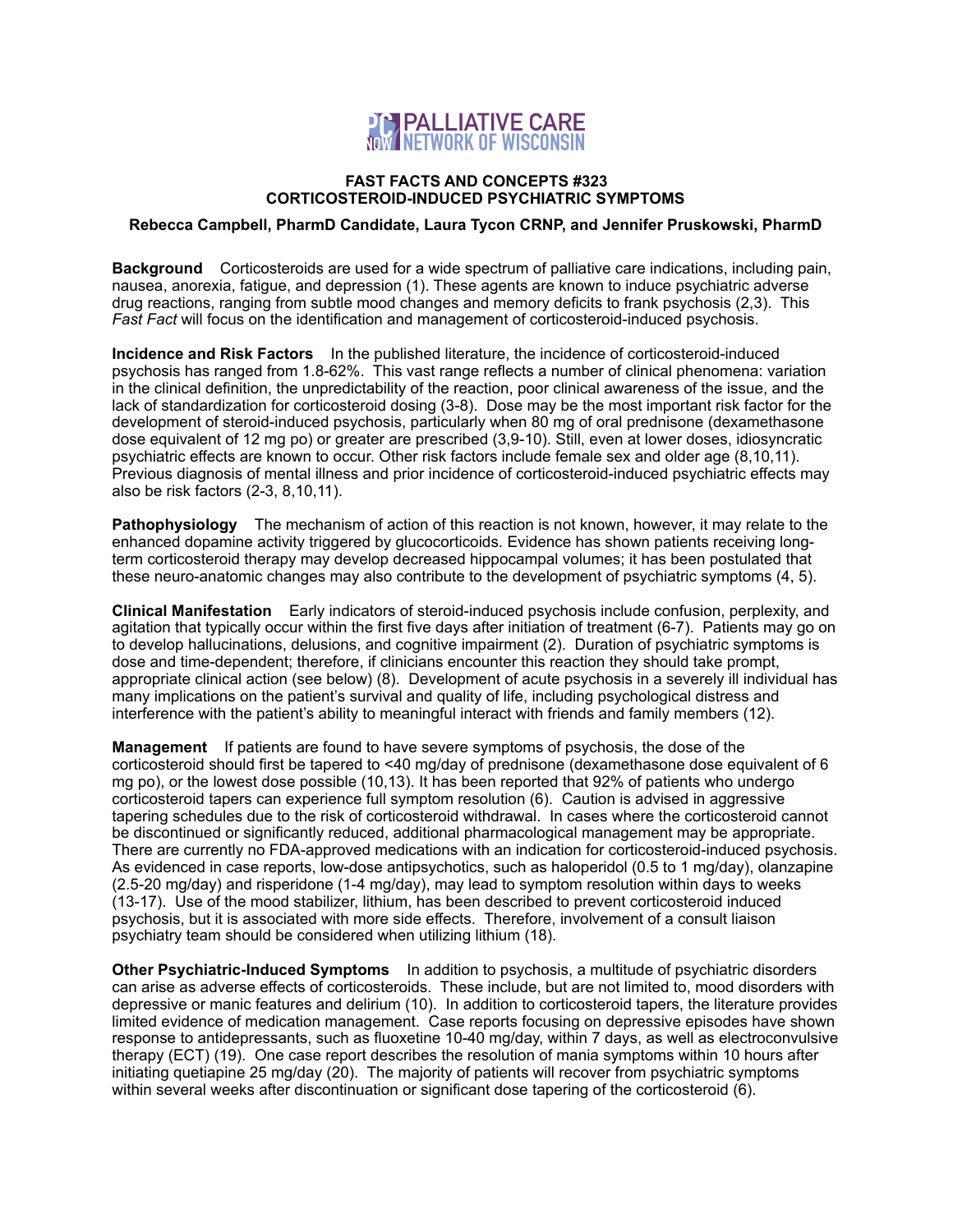**Summary** The rare complication of corticosteroid-induced psychiatric symptoms should not impede the prescribing of these agents for appropriate indications, especially when the benefits of therapy would far outweigh the risks. Clinicians should, however, be able to identify and manage these psychiatric effects, as these can significantly inhibit quality of life and meaningful interpersonal interactions for seriously ill patients.

## **References**:

- 1. [Shih A,](http://www.ncbi.nlm.nih.gov/pubmed/?term=Shih%2520A%255BAuthor%255D&cauthor=true&cauthor_uid=18032321)Jackson KC. Role of corticosteroids in palliative care. *J Pain Palliat Care Pharmacother*. 2007;21(4):69-76.
- 2. Sirois F. Steroid psychosis: a review. *Gen Hosp Psychiatry*. 2003 Jan-Feb;25(1):27-33.
- 3. Warrington TP, Bostwick JM. Psychiatric adverse effects of corticosteroids. *Mayo Clinic Proc*. 2006 Oct;81(10):136-7.
- 4. Schatzberg AF, Rothschild AJ, Langlais PJ, et al. A corticosteroid/dopamine hypothesis for psychotic depression and related states. J Psychiat Res. 1985;19(1):57-64.
- 5. Brown ES, Woolston DJ, Frol A, et al. Hippocampal volume, spectroscopy, cognition, and mood in patients receiving corticosteroid therapy. Biol Psychiatry. 2004;55:538-545.
- 6. Lewis DA, Smith RE: Steroid-induced psychiatric syndromes: a report of 14 cases and a review of the literature. J Affect Disord 1983;5:319–332.
- 7. Myzyk AJ, Holt S, Gagliardi JP. Corticosteroid psychosis: Stop therapy or add psychotropics?. *Curr Psychiatry*. 2010 Jan;9(1).
- 8. Ciriaco M, Ventrice P, Russo G, et al. Corticosteroid-related central nervous system side effects. *J Pharmacol Pharmacother*. 2013 December;4(Suppl1):S94–S98.
- 9. The Boston Collaborative Drug Surveillance Program: Acute adverse reactions to prednisone in relation to dosage. *Clin Pharmacol Ther.* 1972;13:694-698.
- 10. Kershner P, Wang-Cheng R. Psychiatric Side Effects of Steroid Therapy. *Psychosomatics*. 1989 May;30(2):135-139.
- 11. [Fardet L](http://www-ncbi-nlm-nih-gov.pitt.idm.oclc.org/pubmed/?term=Fardet%2520L%255BAuthor%255D&cauthor=true&cauthor_uid=22764363), [Petersen I](http://www-ncbi-nlm-nih-gov.pitt.idm.oclc.org/pubmed/?term=Petersen%2520I%255BAuthor%255D&cauthor=true&cauthor_uid=22764363), [Nazareth I](http://www-ncbi-nlm-nih-gov.pitt.idm.oclc.org/pubmed/?term=Nazareth%2520I%255BAuthor%255D&cauthor=true&cauthor_uid=22764363), Suicidal behavior and severe neuropsychiatric disorders following glucocorticoid therapy in primary care. *[Am J Psychiatry](http://www-ncbi-nlm-nih-gov.pitt.idm.oclc.org/pubmed?term=22764363)*. 2012 May;169(5):491-7.
- 12. Reininghaus U, Dutta R, Dazzan P, et al. Mortality in schizophrenia and other psychoses: a 10 year follow-up of the ӔSOP first-episode cohort. *Schizophr Bull*. 2015 May;41(3):664-73.
- 13. Dubovsky AN, Arvikar S, Stern TA, Axelrod L. The neuropsychiatric complications of glucocorticoid use: steroid psychosis revisited. *Psychosomatics*. 2012 Mar-Apr;53(2):103-15.
- 14. Goldman LS, Goveas J. Olanzapine treatment of corticosteroid-induced mood disorders. Psychosomatics 2002;43:495–497.
- 15. Herguner S, Bilge I, Yavuz Yilmaz A, et al. Steroid-induced psychosis in an adolescent: Treatment and prophylaxis with risperidone. *Turk J Pediatr*. 2006;48:244-247.
- 16. Kato O, Misawa H. Steroid-induced psychosis treated with valproic acid and risperidone in a patient with systemic lupus erythematosus. Prim Care Companion *J Clin Psychiatry*. 2005;7:312.
- 17. Kramer TM, Cottingham EM. Risperidone in the treatment of steroid-induced psychosis. *J Child Adolesc Psychopharmacol*. 1999;9:315-316.
- 18. Falk WE, Mahnke MW, Poskanzer DC. Lithium prophylaxis of corticotropin-induced psychosis. *JAMA* 1979;241:1011–1012.
- 19. Wyszynski AA, Wyszynski B. Treatment of depression with fluoxetine in corticosteroid-dependent central nervous system Sjogren's syndrome. Psychosomatics 1993; 34(2):173–7.
- 20. Siddiqui Z, Ramaswamy S, Petty F. Quetiapine therapy for corticosteroid-induced mania. Can J Psychiatry. 2005;50(1):77-78.

**Authors' Affiliations:** University of Pittsburgh Medical Center **Conflicts of Interest**: None **Version History**: First electronically published in October 2016

*Fast Facts and Concepts* are edited by Sean Marks MD (Medical College of Wisconsin) and associate editor Drew A Rosielle MD (University of Minnesota Medical School), with the generous support of a volunteer peer-review editorial board, and are made available online by the [Palliative Care Network of](http://www.mypcnow.org/)